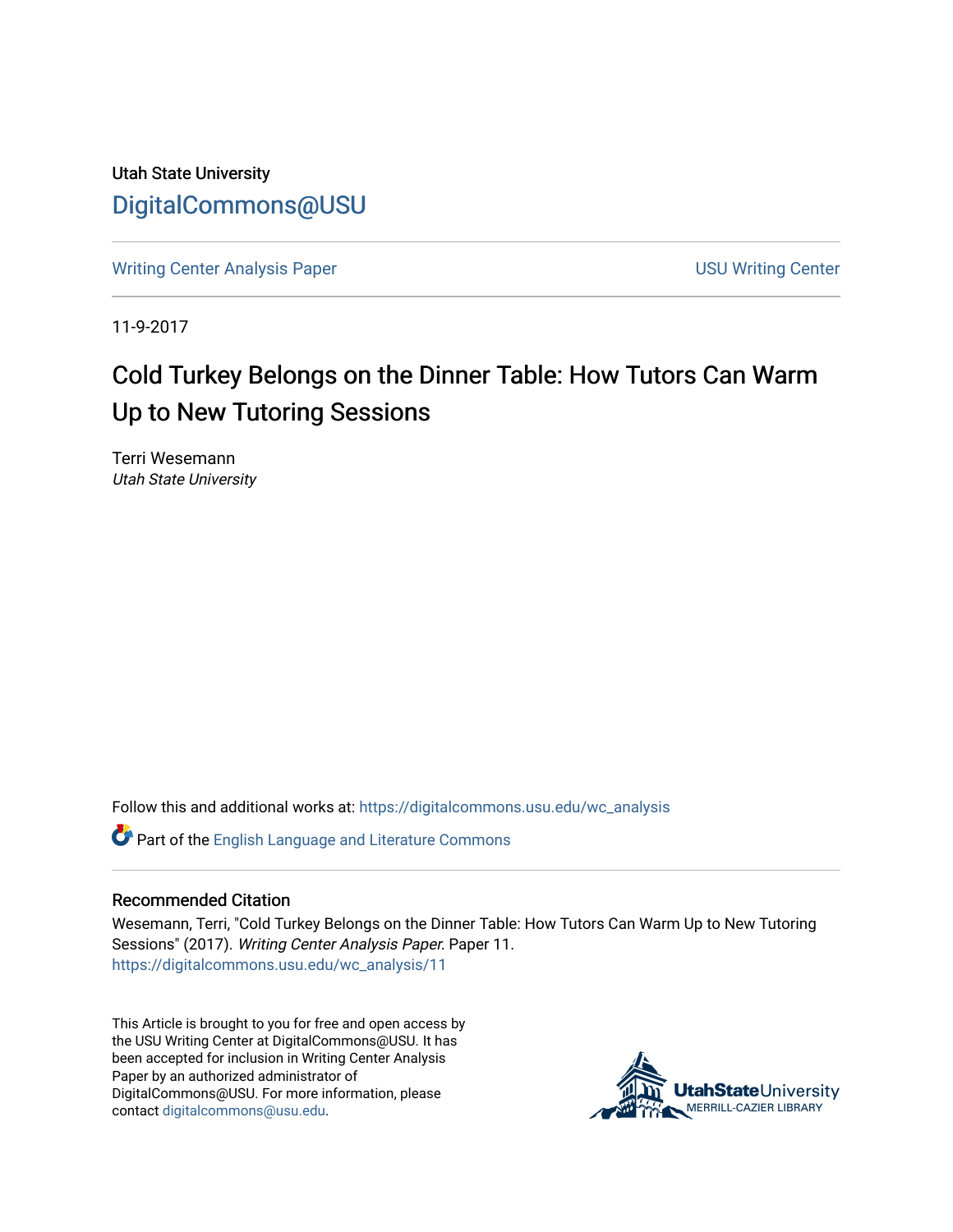#### Terri Wesemann

Dr. Brock Dethier

ENGL 6820

09 November 2017

### Cold Turkey Belongs on the Dinner Table:

How Tutors Can Warm Up to New Tutoring Sessions

Every Tuesday afternoon at 2:15, I leave the quiet comforts of my office and walk across campus to fulfill my tutoring commitment in the Utah State University Writing Center. Instead of enjoying the view of mountains that frame the campus, the butterflies of anxiety gather in my stomach as I question who I will work with during my sessions, what assignment are they brining, and how I can help them. Tutors have not met the students before, nor do they have any idea what projects they will be asked to work on. The Writing Center experience is built on the 'cold turkey' delivery system. Little is known about the origin of the phrase 'cold turkey' except that it is a meal served straight from the refrigerator with little or no preparation. While I may feel unprepared for my tutoring sessions on the surface, upon closer examination, that is not the case. After two months of the same scenario, I decided to use my problem as the focus of my Writing Center research paper. To overcome my anxieties, I found the reasons I am uncomfortable, reminded myself of the skills I learned during past experiences, considered the other traits I have in addition to writing and took advantage of working with experienced tutors in the Writing Center.

I believe in the mission of writing centers. As a non-traditional student unfamiliar with writing styles like MLA and forming arguments, I benefitted from meeting one on one with a trained employee at my former school. After transferring to USU, I wanted to give back and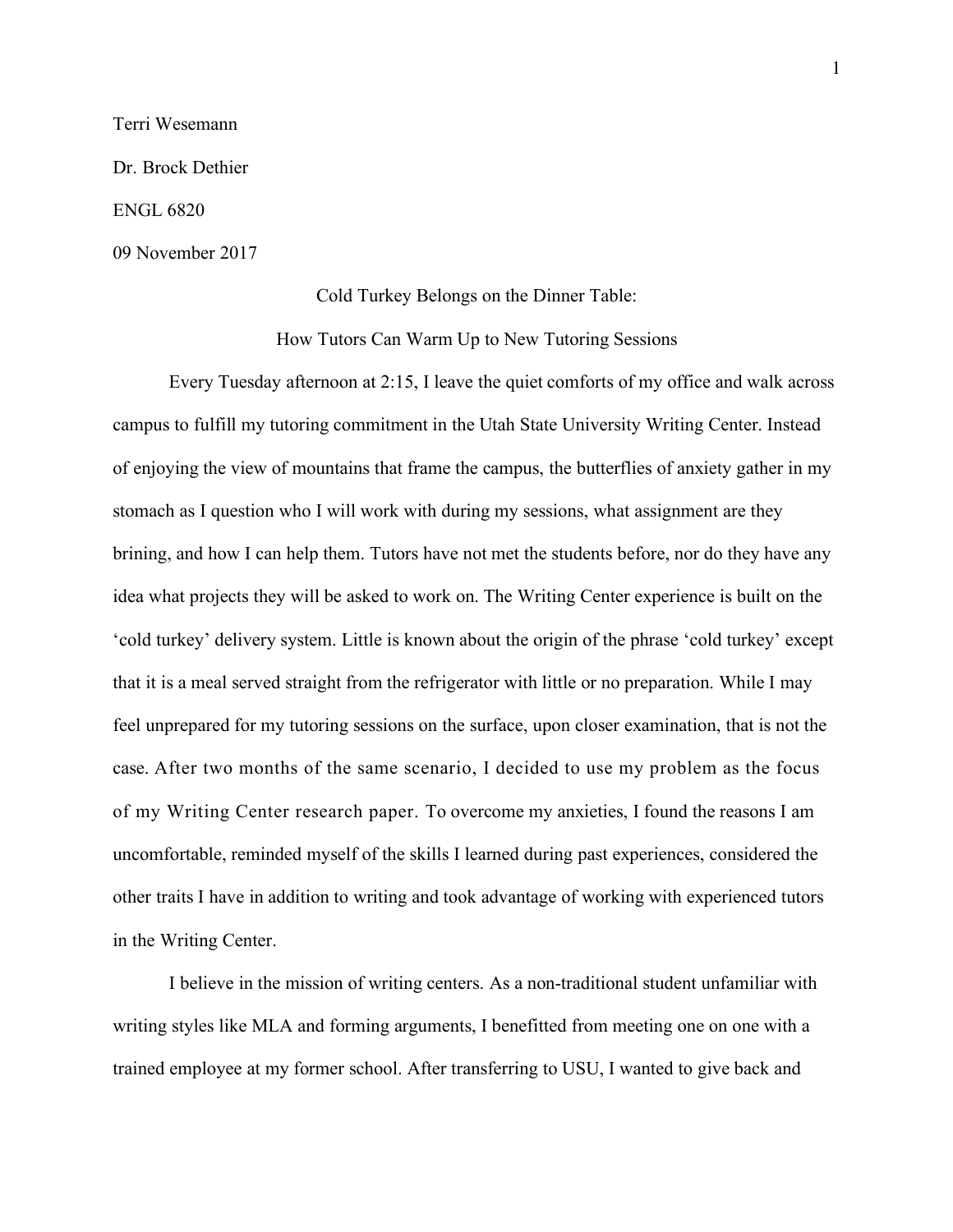work with students. I applied for and was accepted into the Writing Fellows program. To prepare for my new job, I took an Elements of Grammar class over the summer. The Elements of Grammar course enabled me to recognize common mistakes in writing, helped me get over my own writing insecurities and reminded me of how far I have come as a writer. As a new Writing Fellow, I took a semester long class to learn how to be a tutor—what was expected of me and how I could help the needs of my students. Each semester I worked with twenty-five to fifty-six students majoring in aviation. The sense of accomplishment I gained from helping non-English majors understand they still need writing skills to communicate in life lead me to the current path I am following—a graduate student who teaches a technical and professional communications class. So, what is the difference between my past experiences and my present job at the writing center? As a Writing Fellow, I collected essays in advance, took time to read, reread, mark and prepare my comments for the thirty- minute conference session. The professor gave me the writing prompt in advance and I worked with the same students throughout the semester, and became familiar with their writing habits. Now, I meet cold turkey with random students with no advance reading or preparation for the conference.

When an addict stops using a substance cold turkey they experience undesirable side effects. Now that I am no longer a Writing Fellow with time to prepare for my tutoring session, I panic causing my mind to go blank. I forget the goal of the USU Writing Center which "is to help students become independent writers for life" (Welcome). I lose the memorized greeting, explanation of the Writing Center, the student's name and my lack of focus blurs the assignment description. My anxiety worsens as I multitask between listening to the student read their essay out loud and typing notes on the computer.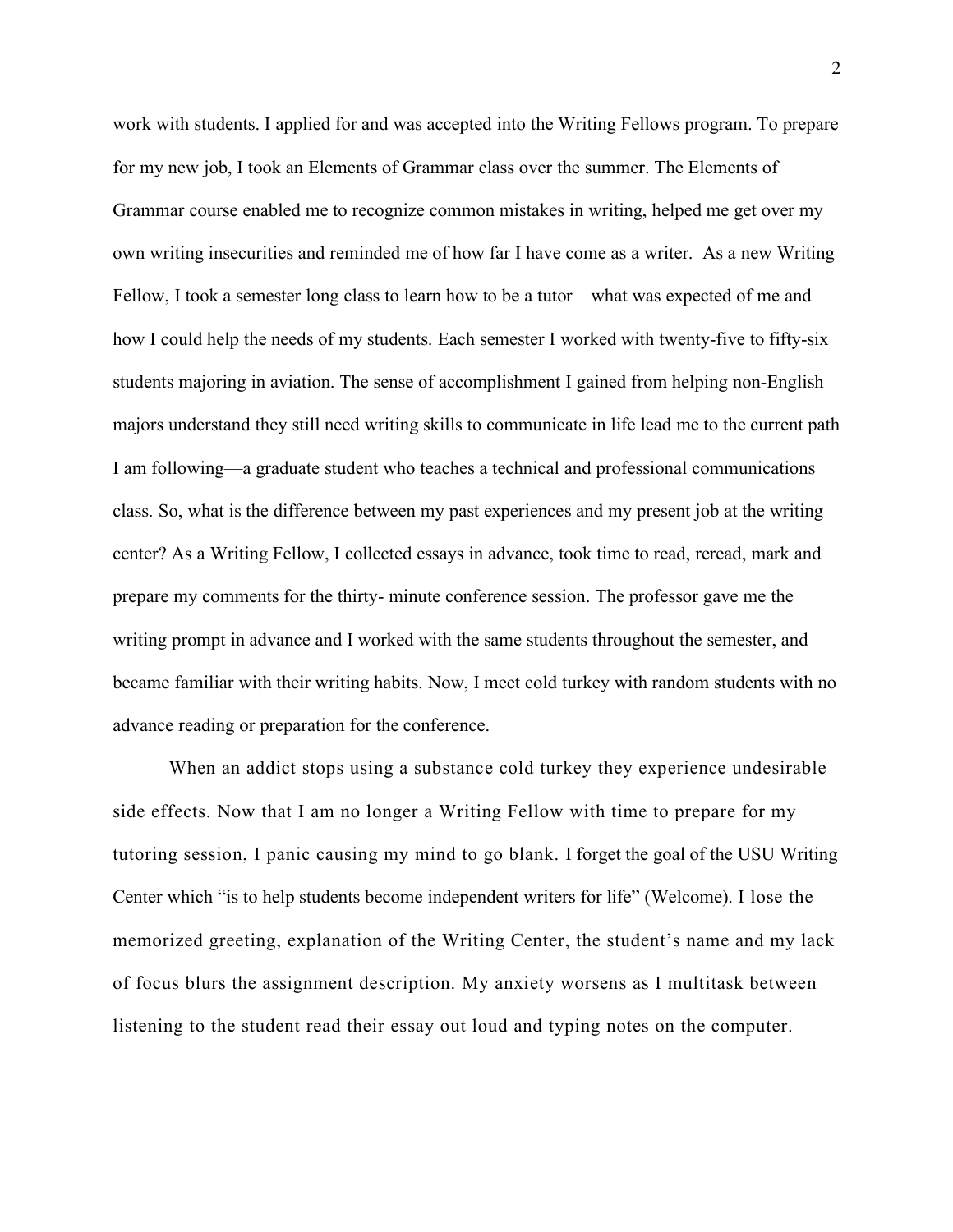Before sitting down to enjoy a cold turkey sandwich, I must remember the turkey was cooked in advance. Tutors have their own list of preparations. Star Coulbrooke, the director of the USU Writing Center, personally hands each new tutor a copy of the "Handbook of Policies and Procedures" and *The Bedford Guide for Writing Tutors* and asks that they read them before they begin working. On the days that tutors are scheduled to work, they should arrive early and log into the system to work out glitches that could take time away from the session. They should prepare a greeting and session questions and work on it until it becomes natural. For example, Whitney welcomes the student, asks what brought them in today and if they have been to the Writing Center before. In her lighthearted voice, she finds a way to make a connection and then moves forward with the session explaining that together they will focus on content and organization and work their way down to grammar if there is time. She asks about the assignment description and if the student has anything they want to work on. Whitney's genuine and positive attitude put students at ease and they felt comfortable sharing their work. Since most students using the writing center come from ENGL 1010 and 2010, tutors can familiarize themselves with the common assignment descriptions so they are not reading them for the first time in front of the student. Feeling as comfortable as Whitney takes practice and a willingness to take a risk and try something new.

Tutors have many options they can bring to the table to gain confidence. In the *Bedford Guide for Writing Tutors*, Leigh Ryan and Lisa Zimmerelli suggest that tutors wear many hats unrelated to writing. First, tutors are an "ally" (Ryan and Zimmerelli 5). Although I do not feel like a peer in age, I do know what it is like to be a student juggling homework which can make me seem less like their mother. Tutors are also "collaborators" because they have taken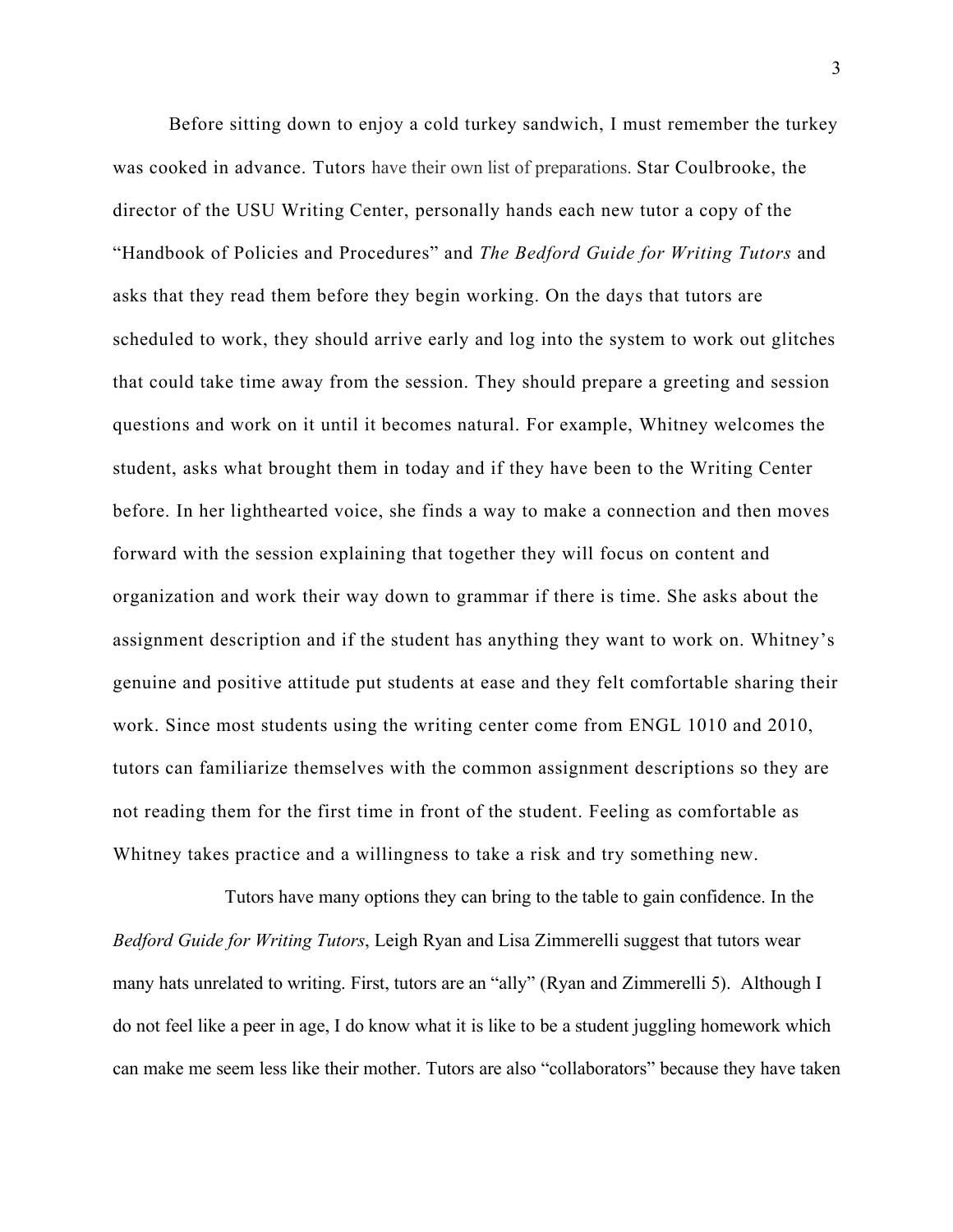the same classes and read the same material (Ryan and Zimmerelli 6). They can use their familiarity of the content to propose new ways of looking at material and encourage students to think deeper. Often the personal essays explore issues from the student's life or they may walk into the session with other thoughts on their mind—problems with roommates, relationship break ups or unhappy with a professor about a grade. As a "counselor," tutors can listen and offer "support, sympathy and suggestions as appropriate" (Ryan and Zimmerelli 7). In return, they gain the trust of the student. Students want to trust in the process and improve their writing—the original reason that brought them to the writing center—but writing may not have been the only help they needed that day. Tutors who consider the other roles they play will be more effective when working with students.

Just as a Thanksgiving meal is shared with family and friends, tutors can share their concerns with those in their tutoring community. Each new tutor is asked to observe four experienced tutors at the beginning of the year. During an observation session, I noticed that Joseph showed genuine interest about the content in a student's paper which made her feel more comfortable. He validated her when she replied, "That's a tough question." He did not take over but instead allowed a few minutes of silence so the student could think. Madi referred to the student's original concerns throughout their time together. Hannah acknowledges that students come from all different backgrounds by embracing diversity. She brings her Spanish language skills into the tutoring session while working with ESL students. Margot Iris Soven emphasizes why peer tutoring works in her book, *What the Writing Tutor Needs to Know*. She references a 1972 study conducted at the University of Pittsburgh by J. R. Lagana who "showed that students who received peer responses improved more rapidly in organization, critical thinking, and sentence revision, than students in classes in which their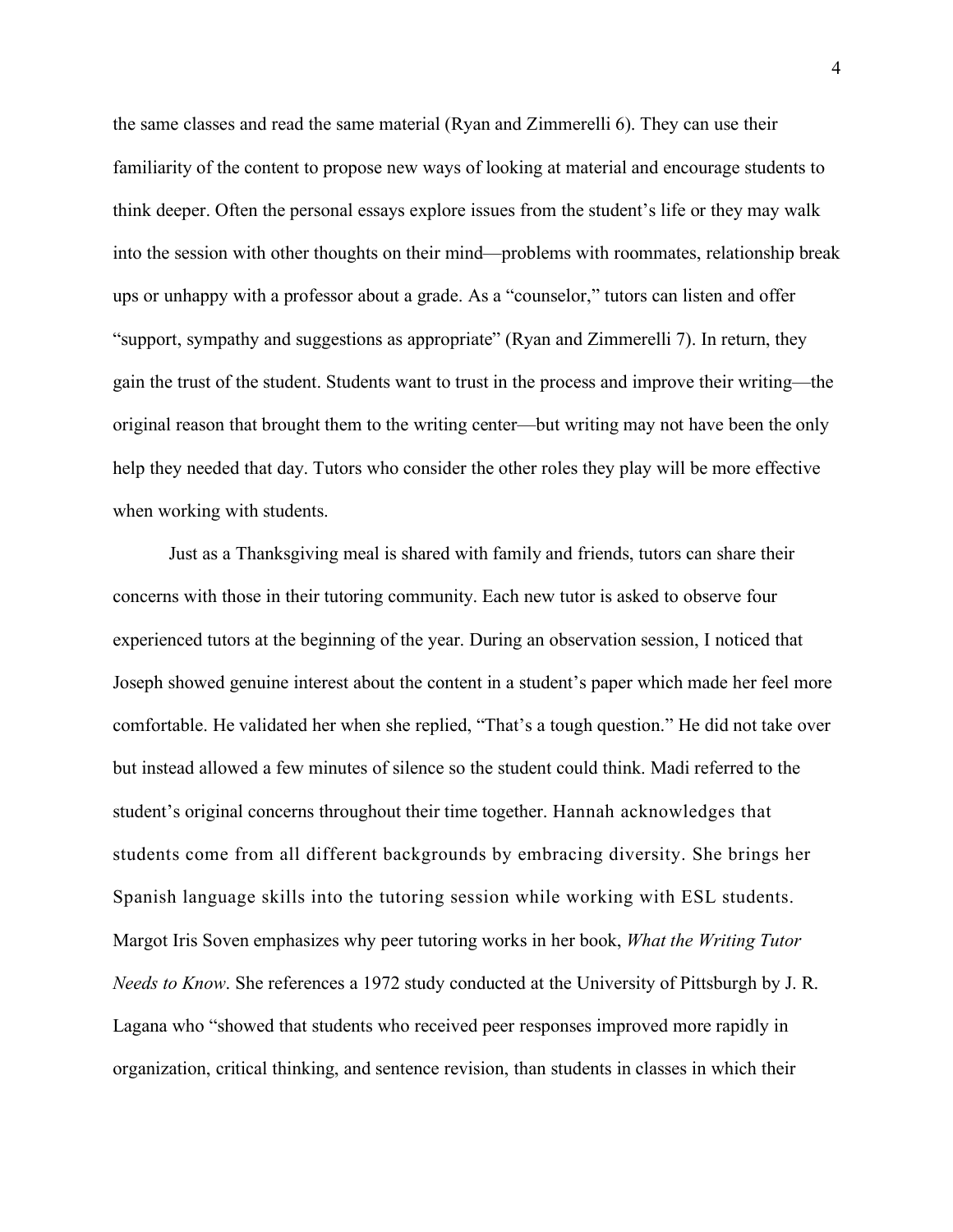writing was read only by their instructors" (Soven 13). The experienced tutors used techniques that brought their students closer into the session and, by the end, both tutor and student were engaged working on the piece.

After the observation, tutor trainees have opportunities to ask questions. Tutors can take advantage of down time and role playing different session scenarios to prepare for the unknown. Some common suggestions are what to do when a student does not bring a rough draft, how to draw students out and get them talking, and how to focus on content when the grammar mistakes get in the way. The more scenarios a trainee can rehearse, the more relaxed they will feel during a session.

While looking back, I determined that tutors are not new cooks in the kitchen. Reflecting on what went well during a session and what they can work on in the next session continues the learning process. Recording these thoughts in a tutoring journal is like creating a recipe for success. Tutors who tweak their recipe each week will eventually end up with a delicious finished product. They can pull ingredients from their own classes such as 1010, 2010, literature, history or any others that required writing a paper and realize they already have years of preparation. Tutors need to remember that the 'cold turkey' was originally cooked with love and care, and this should help eliminate their uncomfortable feelings. By becoming more relaxed in the tutoring room, practicing and retesting recipes, tutors will find tried and true success in the tutoring session.